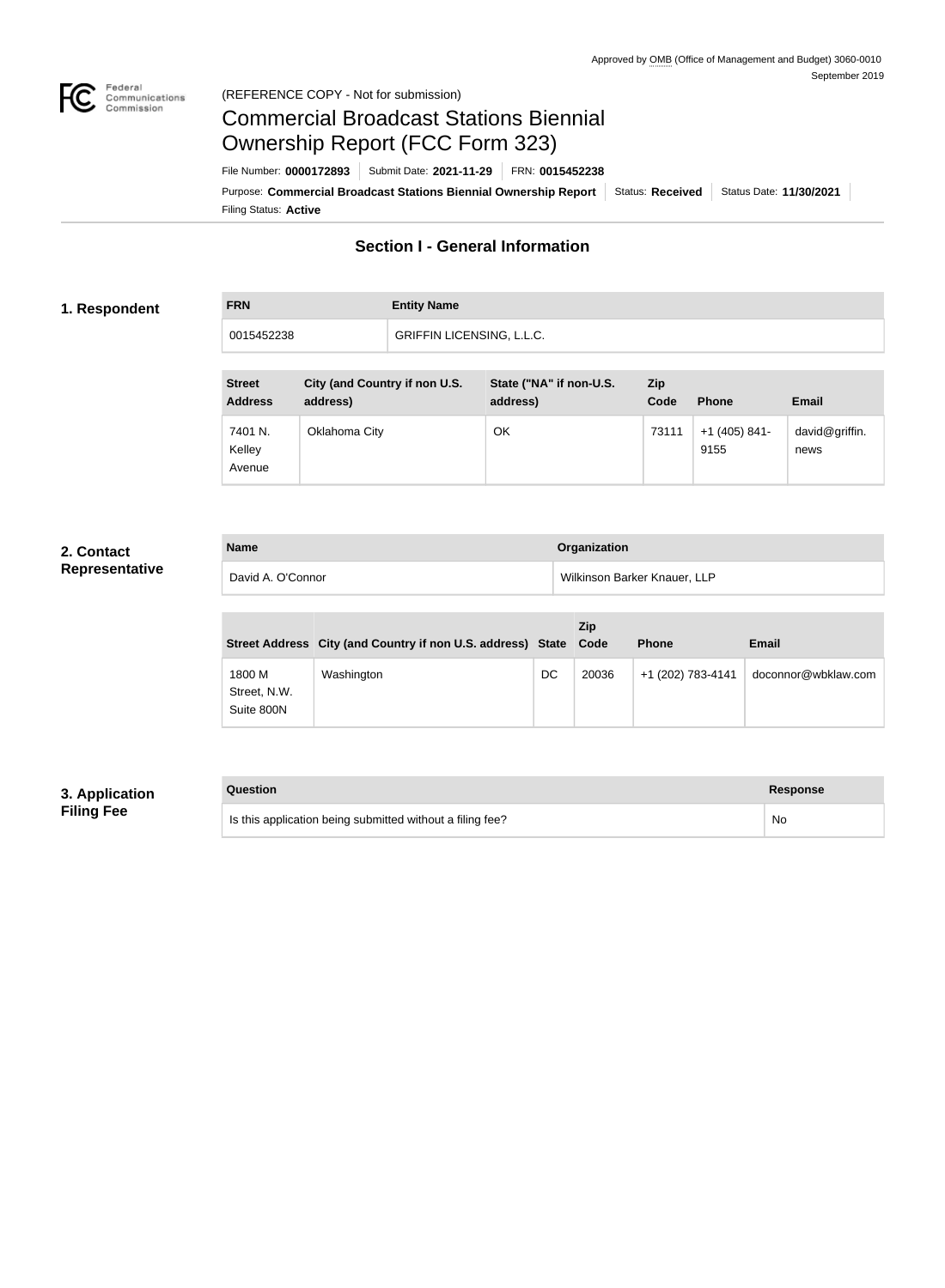| <b>Application Type</b> | <b>Form Number</b> | <b>Fee Code</b> | Quantity | <b>Fee Amount</b> | <b>Subtotal</b> |
|-------------------------|--------------------|-----------------|----------|-------------------|-----------------|
| Biennial                | <b>Form 323</b>    | <b>MAT</b>      | 4        | 85                | \$340.00        |
|                         |                    | <b>MAR</b>      | 5        | 85                | \$425.00        |
|                         |                    |                 |          | Total             | \$765.00        |

## **4. Nature of Respondent**

| (a) Provide the following information about the Respondent: |                           |  |
|-------------------------------------------------------------|---------------------------|--|
| <b>Relationship to stations/permits</b>                     | Licensee                  |  |
| <b>Nature of Respondent</b>                                 | Limited liability company |  |

#### **(b) Provide the following information about this report:**

| <b>Purpose</b> | Biennial                                                                                                                                                                               |
|----------------|----------------------------------------------------------------------------------------------------------------------------------------------------------------------------------------|
| "As of" date   | 10/01/2021                                                                                                                                                                             |
|                | When filing a biennial ownership report or validating<br>and resubmitting a prior biennial ownership report, this<br>date must be Oct. 1 of the year in which this report is<br>filed. |

#### **5. Licensee(s) and Station(s)**

#### **Respondent is filing this report to cover the following Licensee(s) and station(s):**

| <b>Licensee/Permittee Name</b> |                  |                      | <b>FRN</b> |              |                |
|--------------------------------|------------------|----------------------|------------|--------------|----------------|
| GRIFFIN LICENSING, L.L.C.      |                  |                      | 0015452238 |              |                |
|                                |                  |                      |            |              |                |
| Fac. ID No.                    | <b>Call Sign</b> | <b>City</b>          |            | <b>State</b> | <b>Service</b> |
| 25382                          | KWTV-DT          | <b>OKLAHOMA CITY</b> |            | OK           | <b>DTV</b>     |
| 35434                          | KOTV-DT          | <b>TULSA</b>         |            | OK           | <b>DTV</b>     |
| 38214                          | <b>KSBI</b>      | <b>OKLAHOMA CITY</b> |            | OK           | <b>DTV</b>     |
| 55704                          | <b>KHTT</b>      | <b>MUSKOGEE</b>      |            | OK           | <b>FM</b>      |
| 55707                          | <b>KBEZ</b>      | <b>TULSA</b>         |            | OK           | <b>FM</b>      |
| 68329                          | <b>KTSB</b>      | <b>TULSA</b>         |            | OK           | AM             |
| 68330                          | KVOO-FM          | <b>TULSA</b>         |            | OK           | <b>FM</b>      |
| 68331                          | <b>KXBL</b>      | <b>HENRYETTA</b>     |            | OK           | <b>FM</b>      |
| 78322                          | KQCW-DT          | <b>MUSKOGEE</b>      |            | OK           | <b>DTV</b>     |

## **Section II – Biennial Ownership Information**

**1. 47 C.F.R. Section 73.3613 and Other Documents**

Licensee Respondents that hold authorizations for one or more full power television, AM, and/or FM stations should list all contracts and other instruments set forth in 47 C.F.R. Section 73.3613(a) through (c) for the facility or facilities listed on this report. In addition, attributable Local Marketing Agreements (LMAs) and attributable Joint Sales Agreements (JSAs) must be disclosed by the licensee of the brokering station on its ownership report. If the agreement is an attributable LMA, an attributable JSA, or a network affiliation agreement, check the appropriate box. Otherwise, select "Other." Non-Licensee Respondents, as well as Licensee Respondents that only hold authorizations for Class A television and/or low power television stations, should select "Not Applicable" in response to this question.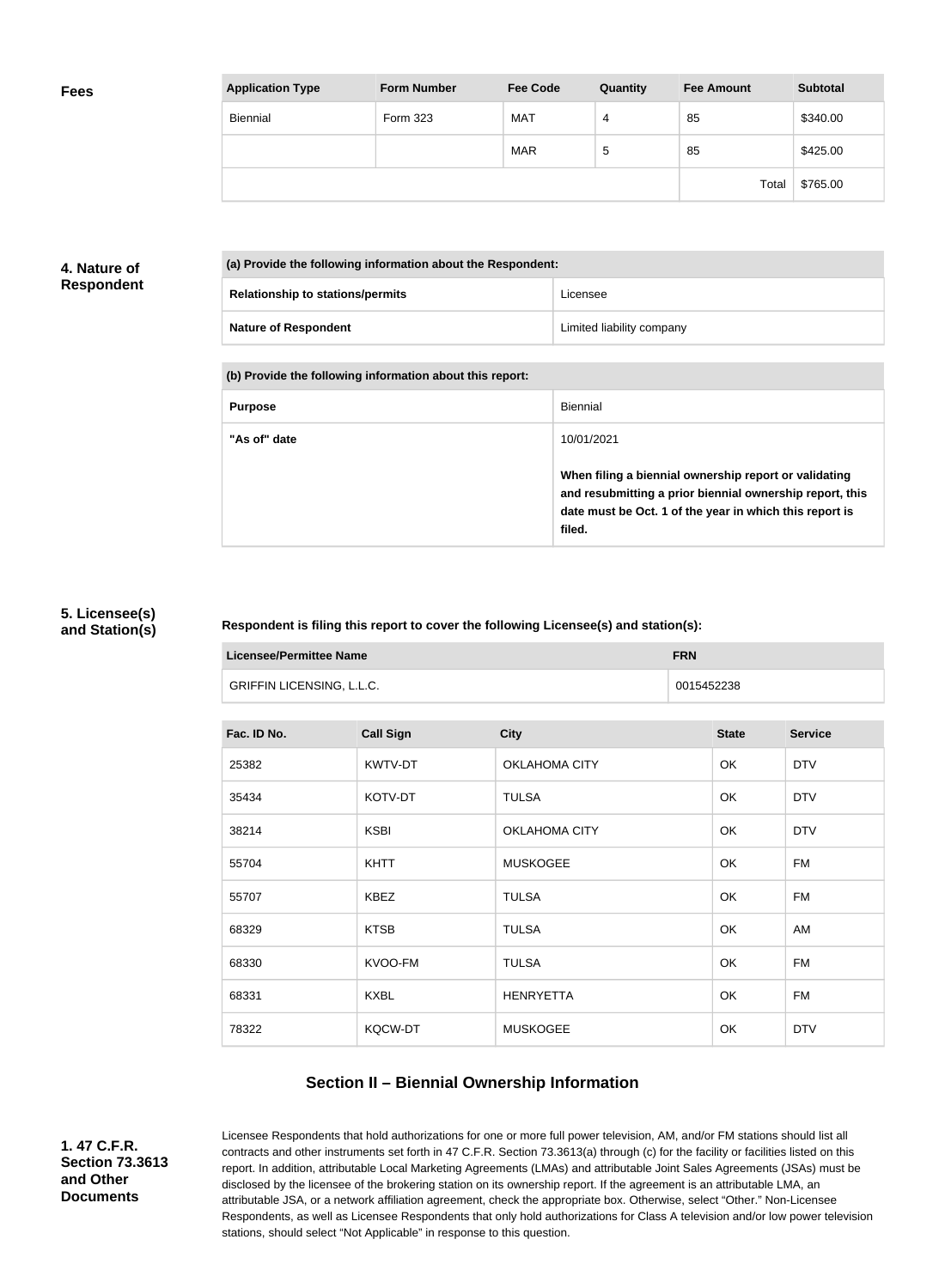| Description of contract or instrument           | Griffin Licensing, L.L.C. Affiliation Agreement (KWTV, as<br>amended) |
|-------------------------------------------------|-----------------------------------------------------------------------|
| Parties to contract or instrument               | <b>CBS</b>                                                            |
| Date of execution                               | 05/2021                                                               |
| Date of expiration                              | 04/2024                                                               |
| <b>Agreement type</b><br>(check all that apply) | <b>Network Affiliation Agreement</b>                                  |

## **Document Information**

| Description of contract or instrument           | Griffin Licensing, L.L.C. Affiliation Agreement (KOTV, as<br>amended) |
|-------------------------------------------------|-----------------------------------------------------------------------|
| Parties to contract or instrument               | <b>CBS</b>                                                            |
| Date of execution                               | 02/2021                                                               |
| Date of expiration                              | 01/2024                                                               |
| <b>Agreement type</b><br>(check all that apply) | <b>Network Affiliation Agreement</b>                                  |

#### **Document Information**

| Description of contract or instrument           | Griffin Capital, LLC Operating Agreement            |
|-------------------------------------------------|-----------------------------------------------------|
| Parties to contract or instrument               | Griffin Capital, LLC and all company members        |
| Date of execution                               | 06/2007                                             |
| Date of expiration                              | No expiration date                                  |
| <b>Agreement type</b><br>(check all that apply) | Other<br><b>Agreement Type: Operating Agreement</b> |

#### **Document Information**

| Description of contract or instrument           | Griffin Holdings, Inc. Bylaws          |
|-------------------------------------------------|----------------------------------------|
| Parties to contract or instrument               | State of Oklahoma                      |
| Date of execution                               | 08/1994                                |
| Date of expiration                              | No expiration date                     |
| <b>Agreement type</b><br>(check all that apply) | Other<br><b>Agreement Type: Bylaws</b> |

#### **Document Information**

| Description of contract or instrument           | GComm Holdings, LLC Articles of Organization             |
|-------------------------------------------------|----------------------------------------------------------|
| Parties to contract or instrument               | State of Oklahoma                                        |
| Date of execution                               | 12/2011                                                  |
| Date of expiration                              | No expiration date                                       |
| <b>Agreement type</b><br>(check all that apply) | Other<br><b>Agreement Type: Articles of Organization</b> |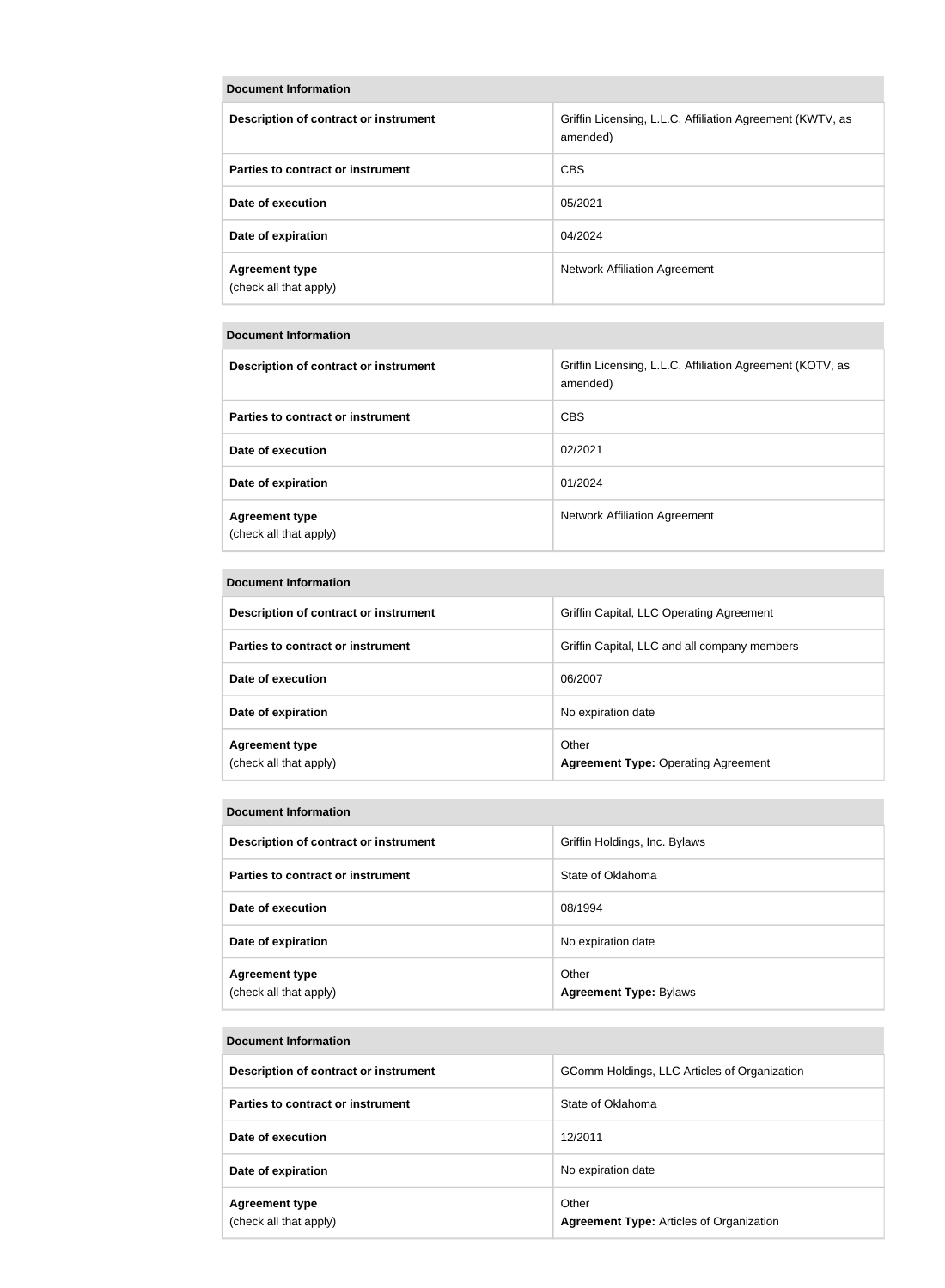| <b>Document Information</b>                     |                                                          |
|-------------------------------------------------|----------------------------------------------------------|
| Description of contract or instrument           | Griffin Communications, L.L.C. Articles of Organization  |
| Parties to contract or instrument               | State of Oklahoma                                        |
| Date of execution                               | 10/2000                                                  |
| Date of expiration                              | No expiration date                                       |
| <b>Agreement type</b><br>(check all that apply) | Other<br><b>Agreement Type:</b> Articles of Organization |

| <b>Document Information</b>                     |                                                     |
|-------------------------------------------------|-----------------------------------------------------|
| Description of contract or instrument           | GComm Holdings, LLC Operating Agreement             |
| Parties to contract or instrument               | GComm Holdings, LLC and all company members         |
| Date of execution                               | 12/2011                                             |
| Date of expiration                              | No expiration date                                  |
| <b>Agreement type</b><br>(check all that apply) | Other<br><b>Agreement Type: Operating Agreement</b> |

| <b>Description of contract or instrument</b>    | Griffin Licensing, L.L.C. Operating Statement       |
|-------------------------------------------------|-----------------------------------------------------|
| Parties to contract or instrument               | Griffin Communications, L.L.C.                      |
| Date of execution                               | 03/2015                                             |
| Date of expiration                              | No expiration date                                  |
| <b>Agreement type</b><br>(check all that apply) | Other<br><b>Agreement Type: Operating Statement</b> |

#### **Document Information**

| Description of contract or instrument           | Griffin Holdings, Inc. Amended Certificate of Incorporation          |
|-------------------------------------------------|----------------------------------------------------------------------|
| Parties to contract or instrument               | State of Oklahoma                                                    |
| Date of execution                               | 02/1995                                                              |
| Date of expiration                              | No expiration date                                                   |
| <b>Agreement type</b><br>(check all that apply) | Other<br><b>Agreement Type:</b> Amended Certificate of Incorporation |

#### **Document Information**

| Description of contract or instrument           | Credit Agreement                                 |
|-------------------------------------------------|--------------------------------------------------|
| Parties to contract or instrument               | Bank of Oklahoma, et al.                         |
| Date of execution                               | 09/2018                                          |
| Date of expiration                              | 09/2023                                          |
| <b>Agreement type</b><br>(check all that apply) | Other<br><b>Agreement Type: Credit Agreement</b> |

#### **Document Information**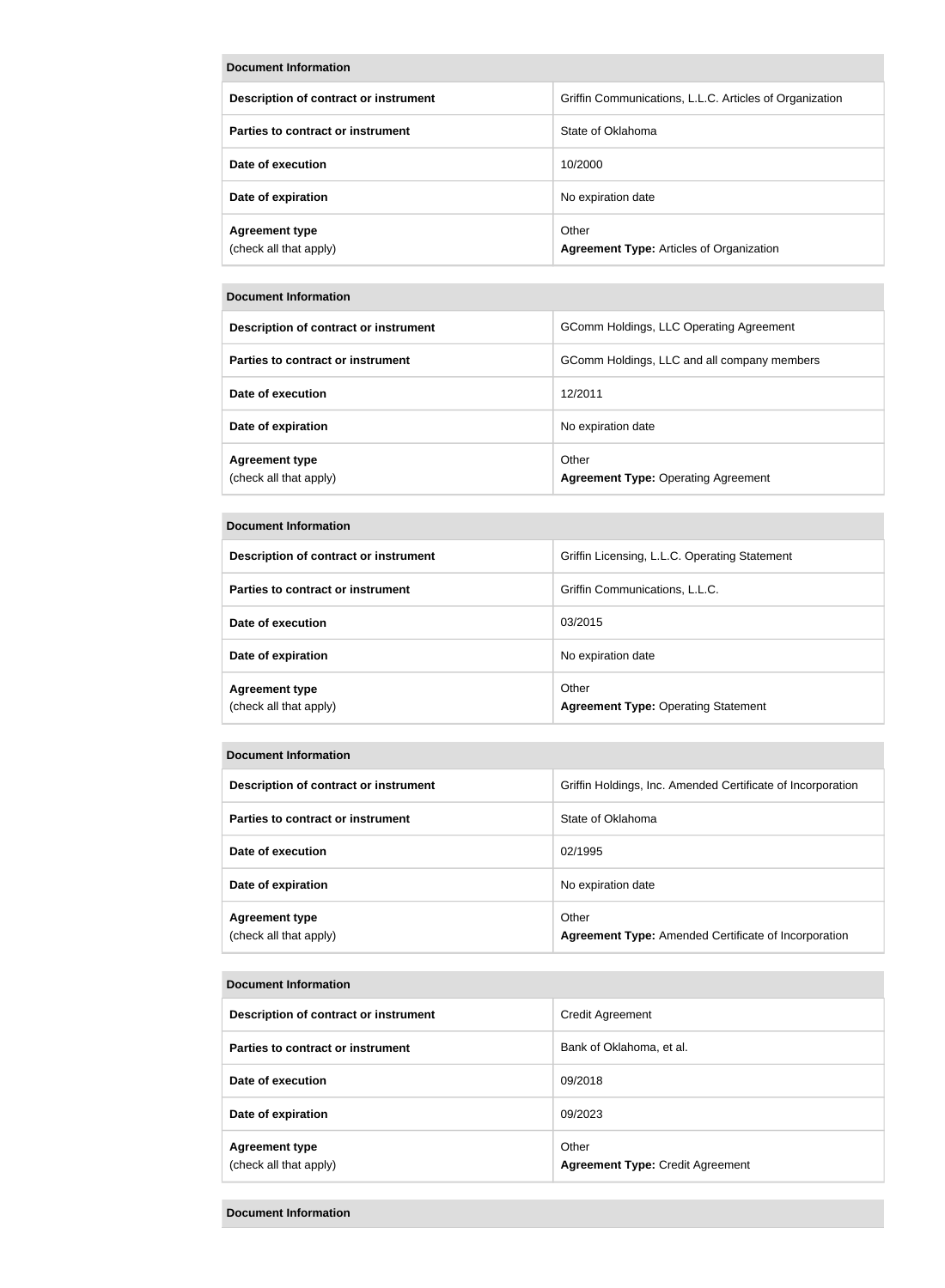| Description of contract or instrument           | <b>Security Agreement</b>                          |
|-------------------------------------------------|----------------------------------------------------|
| Parties to contract or instrument               | Bank of Oklahoma, et al.                           |
| Date of execution                               | 09/2018                                            |
| Date of expiration                              | 09/2023                                            |
| <b>Agreement type</b><br>(check all that apply) | Other<br><b>Agreement Type: Security Agreement</b> |

| Description of contract or instrument           | Griffin Licensing, L.L.C. Affiliation Agreement (KQCW) |
|-------------------------------------------------|--------------------------------------------------------|
| Parties to contract or instrument               | <b>CW</b>                                              |
| Date of execution                               | 12/2020                                                |
| Date of expiration                              | 09/2026                                                |
| <b>Agreement type</b><br>(check all that apply) | Network Affiliation Agreement                          |

#### **Document Information**

| Description of contract or instrument           | Griffin Licensing, L.L.C. Affiliation Agreement (KSBI, as<br>amended) |
|-------------------------------------------------|-----------------------------------------------------------------------|
| Parties to contract or instrument               | <b>MyNetwork</b>                                                      |
| Date of execution                               | 06/2020                                                               |
| Date of expiration                              | 09/2022                                                               |
| <b>Agreement type</b><br>(check all that apply) | Network Affiliation Agreement                                         |

#### **Document Information**

| Description of contract or instrument           | Griffin Communications, L.L.C. Operating Agreement  |
|-------------------------------------------------|-----------------------------------------------------|
| Parties to contract or instrument               | GComm Holdings, LLC                                 |
| Date of execution                               | 12/2011                                             |
| Date of expiration                              | No expiration date                                  |
| <b>Agreement type</b><br>(check all that apply) | Other<br><b>Agreement Type: Operating Agreement</b> |

#### **Document Information**

| Description of contract or instrument           | Griffin Licensing, L.L.C. Articles of Merger       |
|-------------------------------------------------|----------------------------------------------------|
| Parties to contract or instrument               | State of Oklahoma                                  |
| Date of execution                               | 10/2009                                            |
| Date of expiration                              | No expiration date                                 |
| <b>Agreement type</b><br>(check all that apply) | Other<br><b>Agreement Type: Articles of Merger</b> |

#### **Document Information**

| Description of contract or instrument | Griffin Capital, LLC Articles of Organization |
|---------------------------------------|-----------------------------------------------|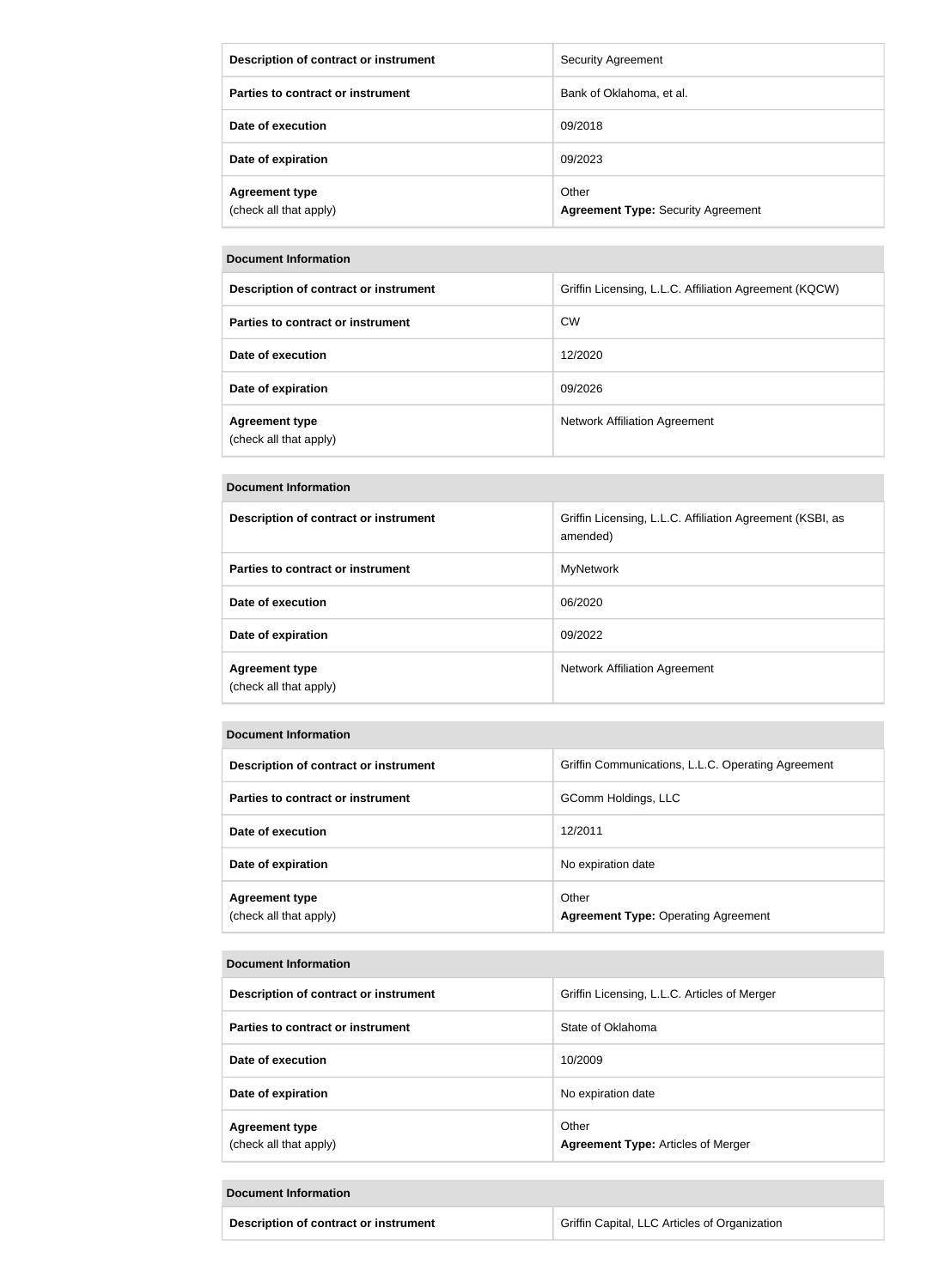| Parties to contract or instrument               | State of Oklahoma                                        |
|-------------------------------------------------|----------------------------------------------------------|
| Date of execution                               | 06/2007                                                  |
| Date of expiration                              | No expiration date                                       |
| <b>Agreement type</b><br>(check all that apply) | Other<br><b>Agreement Type:</b> Articles of Organization |

| Description of contract or instrument           | Pledge Agreement                          |
|-------------------------------------------------|-------------------------------------------|
| Parties to contract or instrument               | Bank of Oklahoma, et al.                  |
| Date of execution                               | 09/2018                                   |
| Date of expiration                              | 09/2023                                   |
| <b>Agreement type</b><br>(check all that apply) | Other<br>Agreement Type: Pledge Agreement |

#### **2. Ownership Interests**

**(a)** Ownership Interests. This Question requires Respondents to enter detailed information about ownership interests by generating a series of subforms. Answer each question on each subform. The first subform listing should be for the Respondent itself. If the Respondent is not a natural person, also list each of the officers, directors, stockholders, non-insulated partners, non-insulated members, and any other persons or entities with a direct attributable interest in the Respondent pursuant to the standards set forth in 47 C.F.R. Section 73.3555. (A "direct" interest is one that is not held through any intervening companies or entities.) List each interest holder with a direct attributable interest in the Respondent separately.

Leave the percentage of total assets (Equity Debt Plus) field blank for an interest holder unless that interest holder has an attributable interest in the Respondent solely on the basis of the Commission's Equity Debt Plus attribution standard, 47 C.F.R. Section 73.3555, Note 2(i).

In the case of vertical or indirect ownership structures, list only those interests in the Respondent that also represent an attributable interest in the Licensee(s) for which the report is being submitted.

Entities that are part of an organizational structure that includes holding companies or other forms of indirect ownership must file separate ownership reports. In such a structure do not report, or file a separate report for, any interest holder that does not have an attributable interest in the Licensee(s) for which the report is being submitted.

Please see the Instructions for further detail concerning interests that must be reported in response to this question.

The Respondent must provide an FCC Registration Number for each interest holder reported in response to this question. Please see the Instructions for detailed information and guidance concerning this requirement.

| $5.000$ cmp moderation |                                     |                       |
|------------------------|-------------------------------------|-----------------------|
| <b>FRN</b>             | 0015452238                          |                       |
| <b>Entity Name</b>     | GRIFFIN LICENSING, L.L.C.           |                       |
| <b>Address</b>         | PO Box                              |                       |
|                        | <b>Street 1</b>                     | 7401 N. Kelley Avenue |
|                        | <b>Street 2</b>                     |                       |
|                        | <b>City</b>                         | Oklahoma City         |
|                        | State ("NA" if non-U.S.<br>address) | OK                    |
|                        | <b>Zip/Postal Code</b>              | 73111                 |
|                        | Country (if non-U.S.<br>address)    | <b>United States</b>  |
| <b>Listing Type</b>    | Respondent                          |                       |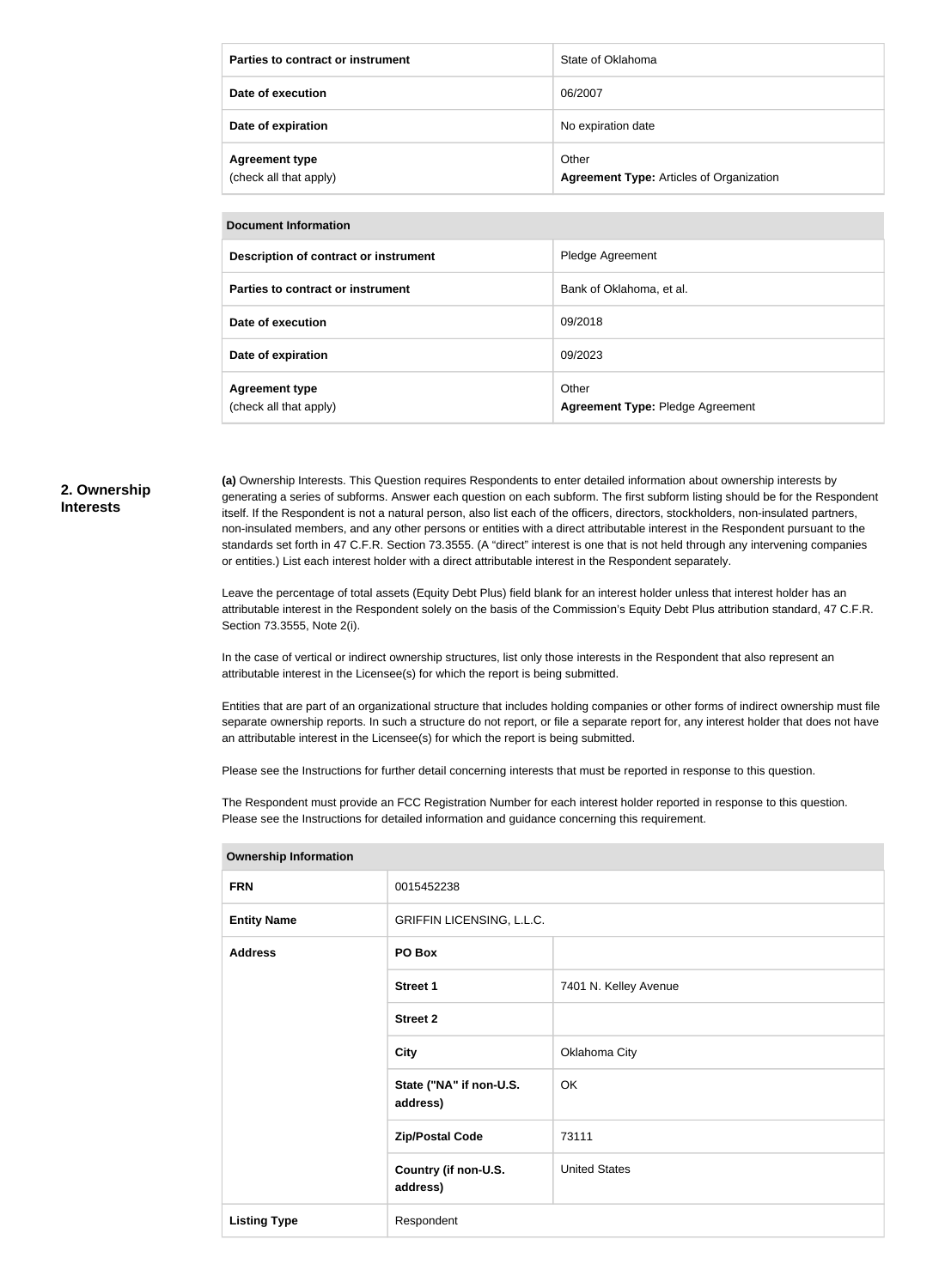| <b>Positional Interests</b><br>(check all that apply)                                                                      | Respondent                                              |         |                             |
|----------------------------------------------------------------------------------------------------------------------------|---------------------------------------------------------|---------|-----------------------------|
| <b>Tribal Nation or Tribal</b><br><b>Entity</b>                                                                            | Interest holder is not a Tribal nation or Tribal entity |         |                             |
| <b>Interest Percentages</b><br>(enter percentage values<br>from 0.0 to 100.0)                                              | Voting                                                  | $0.0\%$ | <b>Jointly Held?</b><br>No. |
|                                                                                                                            | <b>Equity</b>                                           | $0.0\%$ |                             |
|                                                                                                                            | <b>Total assets (Equity Debt</b><br>Plus)               | $0.0\%$ |                             |
| Does interest holder have an attributable interest in one or more broadcast stations<br>that do not appear on this report? |                                                         | No.     |                             |

#### **Ownership Information**

| <b>FRN</b>                                                                                                                       | 0015217102                                |                        |                            |
|----------------------------------------------------------------------------------------------------------------------------------|-------------------------------------------|------------------------|----------------------------|
| <b>Name</b>                                                                                                                      | <b>STEVE FOERSTER</b>                     |                        |                            |
| <b>Address</b>                                                                                                                   | PO Box                                    |                        |                            |
|                                                                                                                                  | <b>Street 1</b>                           | 7401 N. Kelley Avenue  |                            |
|                                                                                                                                  | <b>Street 2</b>                           |                        |                            |
|                                                                                                                                  | <b>City</b>                               | Oklahoma City          |                            |
|                                                                                                                                  | State ("NA" if non-U.S.<br>address)       | OK                     |                            |
|                                                                                                                                  | <b>Zip/Postal Code</b>                    | 73111                  |                            |
|                                                                                                                                  | Country (if non-U.S.<br>address)          | <b>United States</b>   |                            |
| <b>Listing Type</b>                                                                                                              | Other Interest Holder                     |                        |                            |
| <b>Positional Interests</b><br>(check all that apply)                                                                            | Officer                                   |                        |                            |
| Citizenship, Gender,                                                                                                             | <b>Citizenship</b>                        | <b>US</b>              |                            |
| <b>Ethnicity, and Race</b><br><b>Information (Natural</b>                                                                        | Gender                                    | Male                   |                            |
| <b>Persons Only)</b>                                                                                                             | <b>Ethnicity</b>                          | Not Hispanic or Latino |                            |
|                                                                                                                                  | Race                                      | White                  |                            |
| <b>Interest Percentages</b><br>(enter percentage values<br>from 0.0 to 100.0)                                                    | Voting                                    | 0.0%                   | <b>Jointly Held?</b><br>No |
|                                                                                                                                  | <b>Equity</b>                             | 0.0%                   |                            |
|                                                                                                                                  | <b>Total assets (Equity Debt</b><br>Plus) | 0.0%                   |                            |
| Does interest holder have an attributable interest in one or more broadcast stations<br>No<br>that do not appear on this report? |                                           |                        |                            |

| <b>FRN</b>         | 0013138896                            |
|--------------------|---------------------------------------|
| <b>Entity Name</b> | <b>GRIFFIN COMMUNICATIONS, L.L.C.</b> |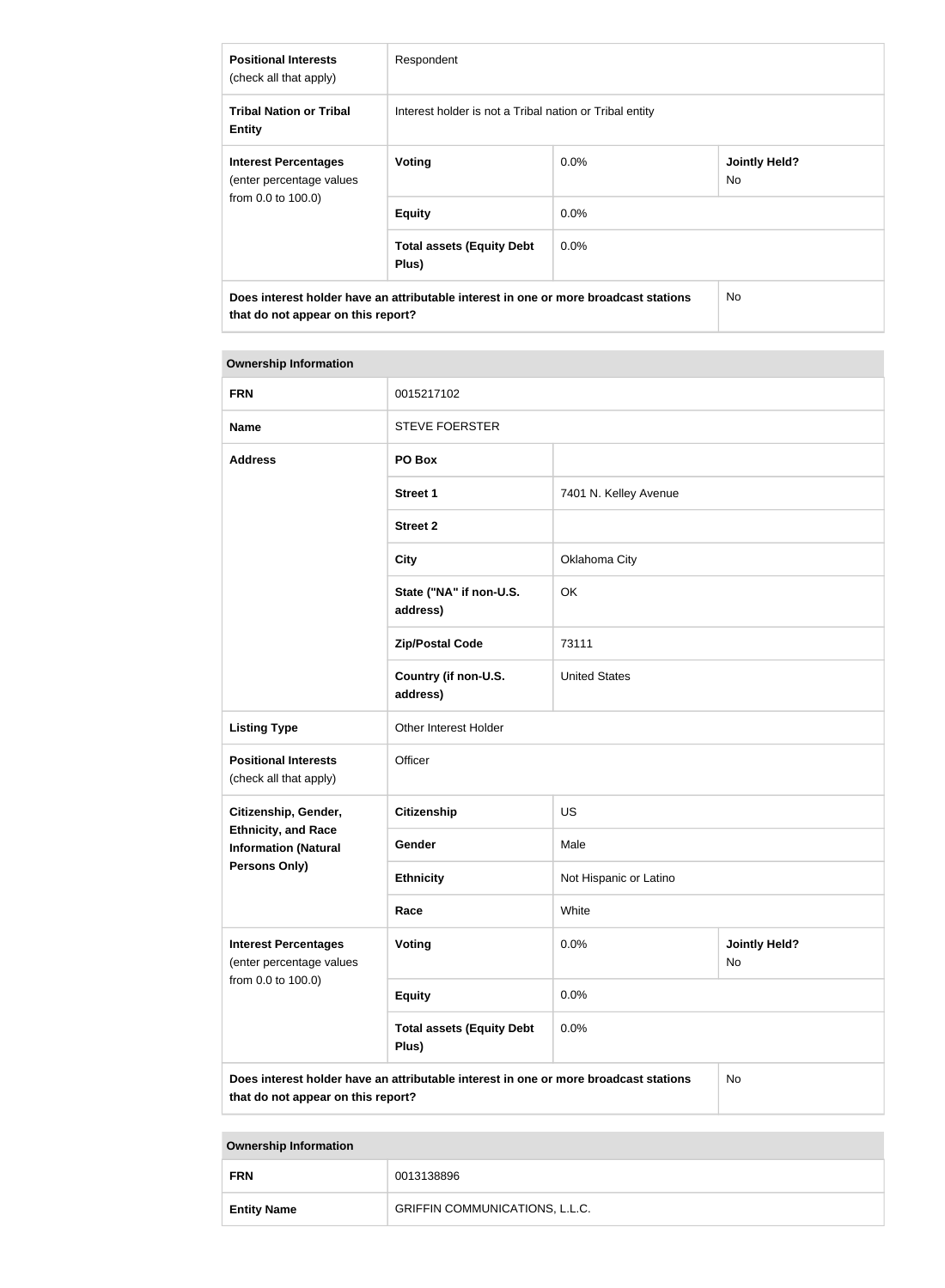| <b>Address</b>                                          | PO Box                                                                               |                       |                            |
|---------------------------------------------------------|--------------------------------------------------------------------------------------|-----------------------|----------------------------|
|                                                         | <b>Street 1</b>                                                                      | 7401 N. Kelley Avenue |                            |
|                                                         | <b>Street 2</b>                                                                      |                       |                            |
|                                                         | <b>City</b>                                                                          | Oklahoma City         |                            |
|                                                         | State ("NA" if non-U.S.<br>address)                                                  | OK                    |                            |
|                                                         | <b>Zip/Postal Code</b>                                                               | 73111                 |                            |
|                                                         | Country (if non-U.S.<br>address)                                                     | <b>United States</b>  |                            |
| <b>Listing Type</b>                                     | Other Interest Holder                                                                |                       |                            |
| <b>Positional Interests</b><br>(check all that apply)   | Other - ATTRIB INTEREST HLDR                                                         |                       |                            |
| <b>Tribal Nation or Tribal</b><br><b>Entity</b>         | Interest holder is not a Tribal nation or Tribal entity                              |                       |                            |
| <b>Interest Percentages</b><br>(enter percentage values | <b>Voting</b>                                                                        | 100.0%                | <b>Jointly Held?</b><br>No |
| from 0.0 to 100.0)                                      | <b>Equity</b>                                                                        | 0.0%                  |                            |
|                                                         | <b>Total assets (Equity Debt</b><br>Plus)                                            | 0.0%                  |                            |
| that do not appear on this report?                      | Does interest holder have an attributable interest in one or more broadcast stations |                       | N <sub>o</sub>             |

| <b>Ownership Information</b>                                                      |                                     |                                  |  |
|-----------------------------------------------------------------------------------|-------------------------------------|----------------------------------|--|
| <b>FRN</b>                                                                        | 0019271592                          |                                  |  |
| <b>Name</b>                                                                       | David F. Griffin                    |                                  |  |
| <b>Address</b>                                                                    | PO Box                              |                                  |  |
|                                                                                   | <b>Street 1</b>                     | 7401 N. Kelley Avenue            |  |
|                                                                                   | <b>Street 2</b>                     |                                  |  |
|                                                                                   | <b>City</b>                         | Oklahoma City                    |  |
|                                                                                   | State ("NA" if non-U.S.<br>address) | OK                               |  |
|                                                                                   | <b>Zip/Postal Code</b>              | 73111                            |  |
|                                                                                   | Country (if non-U.S.<br>address)    | <b>United States</b>             |  |
| <b>Listing Type</b>                                                               | Other Interest Holder               |                                  |  |
| <b>Positional Interests</b><br>(check all that apply)                             | Officer, Other - MANAGER            |                                  |  |
| Citizenship, Gender,                                                              | <b>Citizenship</b>                  | <b>US</b>                        |  |
| <b>Ethnicity, and Race</b><br><b>Information (Natural</b><br><b>Persons Only)</b> | Gender                              | Male                             |  |
|                                                                                   | <b>Ethnicity</b>                    | Not Hispanic or Latino           |  |
|                                                                                   | Race                                | American Indian or Alaska Native |  |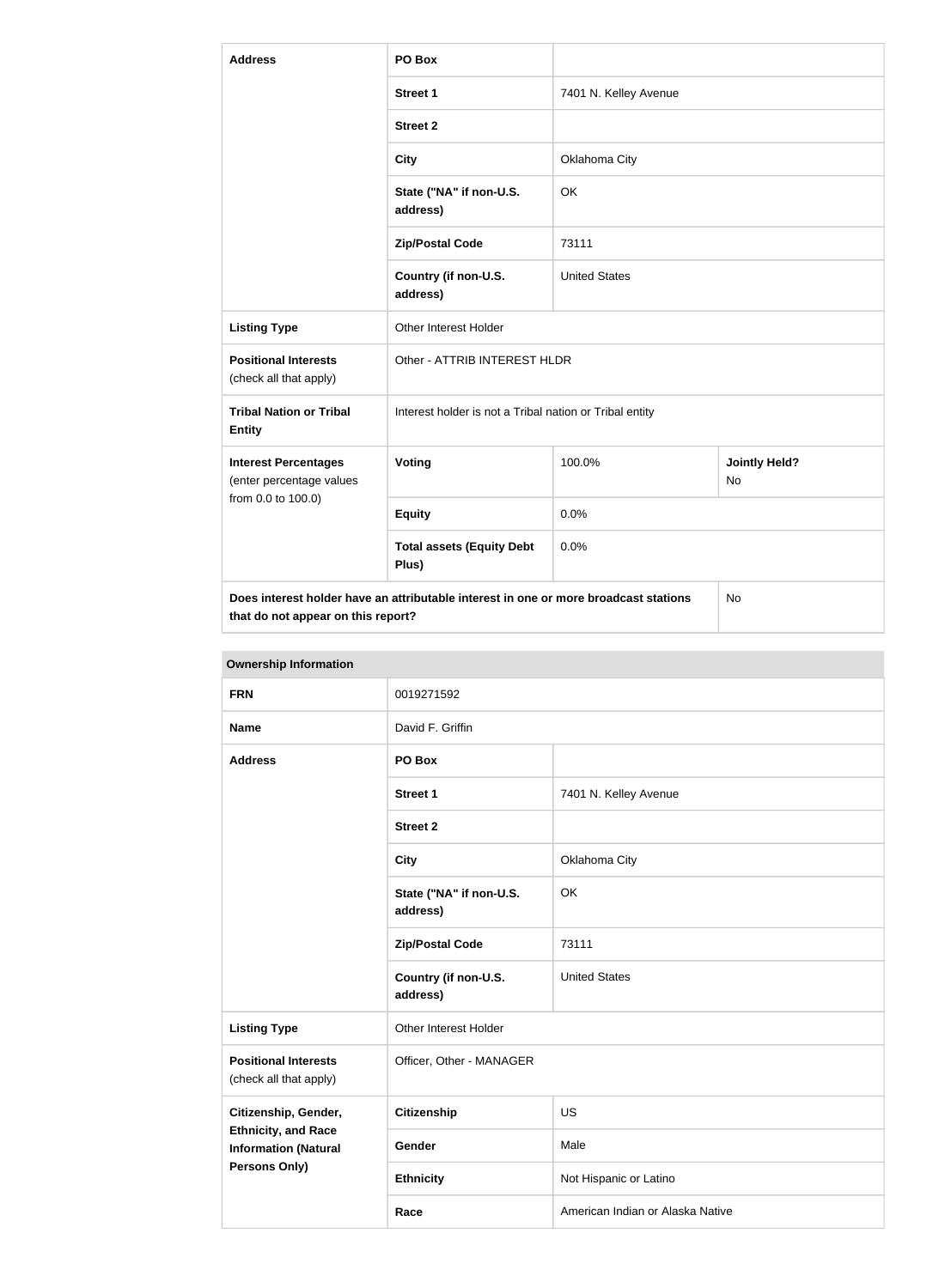| <b>Interest Percentages</b><br>(enter percentage values<br>from 0.0 to 100.0)                                              | Voting                                    | $0.0\%$ | <b>Jointly Held?</b><br>No. |
|----------------------------------------------------------------------------------------------------------------------------|-------------------------------------------|---------|-----------------------------|
|                                                                                                                            | <b>Equity</b>                             | $0.0\%$ |                             |
|                                                                                                                            | <b>Total assets (Equity Debt</b><br>Plus) | $0.0\%$ |                             |
| Does interest holder have an attributable interest in one or more broadcast stations<br>that do not appear on this report? |                                           |         | No.                         |

| <b>FRN</b>                                                                    | 0019941293                                                                           |                                    |           |
|-------------------------------------------------------------------------------|--------------------------------------------------------------------------------------|------------------------------------|-----------|
| <b>Name</b>                                                                   | Rob Krier                                                                            |                                    |           |
| <b>Address</b>                                                                | PO Box                                                                               |                                    |           |
|                                                                               | <b>Street 1</b>                                                                      | 7401 N. Kelley Avenue              |           |
|                                                                               | <b>Street 2</b>                                                                      |                                    |           |
|                                                                               | <b>City</b>                                                                          | Oklahoma City                      |           |
|                                                                               | State ("NA" if non-U.S.<br>address)                                                  | OK                                 |           |
|                                                                               | <b>Zip/Postal Code</b>                                                               | 73111                              |           |
|                                                                               | Country (if non-U.S.<br>address)                                                     | <b>United States</b>               |           |
| <b>Listing Type</b>                                                           | Other Interest Holder                                                                |                                    |           |
| <b>Positional Interests</b><br>(check all that apply)                         | Officer                                                                              |                                    |           |
| Citizenship, Gender,                                                          | <b>Citizenship</b>                                                                   | <b>US</b>                          |           |
| <b>Ethnicity, and Race</b><br><b>Information (Natural</b>                     | Gender                                                                               | Male                               |           |
| <b>Persons Only)</b>                                                          | <b>Ethnicity</b>                                                                     | Not Hispanic or Latino             |           |
|                                                                               | Race                                                                                 | White                              |           |
| <b>Interest Percentages</b><br>(enter percentage values<br>from 0.0 to 100.0) | <b>Voting</b>                                                                        | 0.0%<br><b>Jointly Held?</b><br>No |           |
|                                                                               | <b>Equity</b>                                                                        | 0.0%                               |           |
|                                                                               | <b>Total assets (Equity Debt</b><br>Plus)                                            | 0.0%                               |           |
| that do not appear on this report?                                            | Does interest holder have an attributable interest in one or more broadcast stations |                                    | <b>No</b> |

| <b>Ownership Information</b> |                 |                      |
|------------------------------|-----------------|----------------------|
| <b>FRN</b>                   | 0028007102      |                      |
| <b>Name</b>                  | Tony LoPresto   |                      |
| <b>Address</b>               | PO Box          |                      |
|                              | <b>Street 1</b> | 7401 N. Kelly Avenue |
|                              | <b>Street 2</b> |                      |
|                              |                 |                      |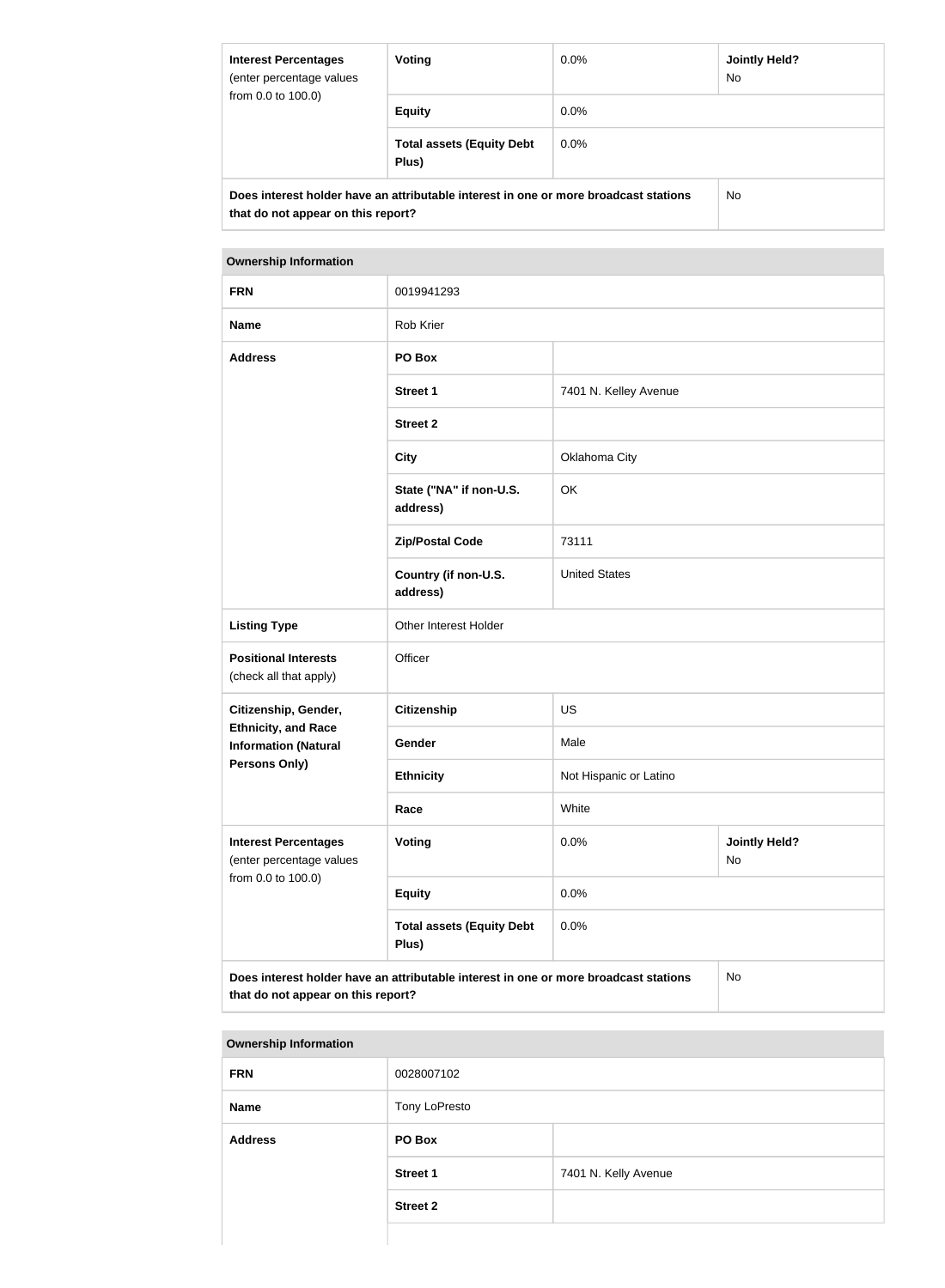|                                                                                                                            | <b>City</b>                                                                         | Oklahoma City          |                            |
|----------------------------------------------------------------------------------------------------------------------------|-------------------------------------------------------------------------------------|------------------------|----------------------------|
|                                                                                                                            | State ("NA" if non-U.S.<br>address)                                                 | OK                     |                            |
|                                                                                                                            | <b>Zip/Postal Code</b>                                                              | 73111-8420             |                            |
|                                                                                                                            | Country (if non-U.S.<br>address)                                                    | <b>United States</b>   |                            |
| <b>Listing Type</b>                                                                                                        | Other Interest Holder                                                               |                        |                            |
| <b>Positional Interests</b><br>(check all that apply)                                                                      | Officer                                                                             |                        |                            |
| Citizenship, Gender,                                                                                                       | <b>Citizenship</b>                                                                  | <b>US</b>              |                            |
| <b>Ethnicity, and Race</b><br><b>Information (Natural</b><br>Persons Only)                                                 | Gender                                                                              | Male                   |                            |
|                                                                                                                            | <b>Ethnicity</b>                                                                    | Not Hispanic or Latino |                            |
|                                                                                                                            | Race                                                                                | White                  |                            |
| <b>Interest Percentages</b><br>(enter percentage values                                                                    | Voting                                                                              | 0.0%                   | <b>Jointly Held?</b><br>No |
| from 0.0 to 100.0)                                                                                                         | <b>Equity</b>                                                                       | 0.0%                   |                            |
| <b>Total assets (Equity Debt</b><br>Plus)                                                                                  |                                                                                     | 0.0%                   |                            |
| Does interest holder have an attributable interest in one or more broadcast stations<br>that do not appear on this report? |                                                                                     |                        | No                         |
| interests, not reported in this filing are non-attributable.<br>If "No," submit as an exhibit an explanation.              | (b) Respondent certifies that any interests, including equity, financial, or voting |                        | Yes                        |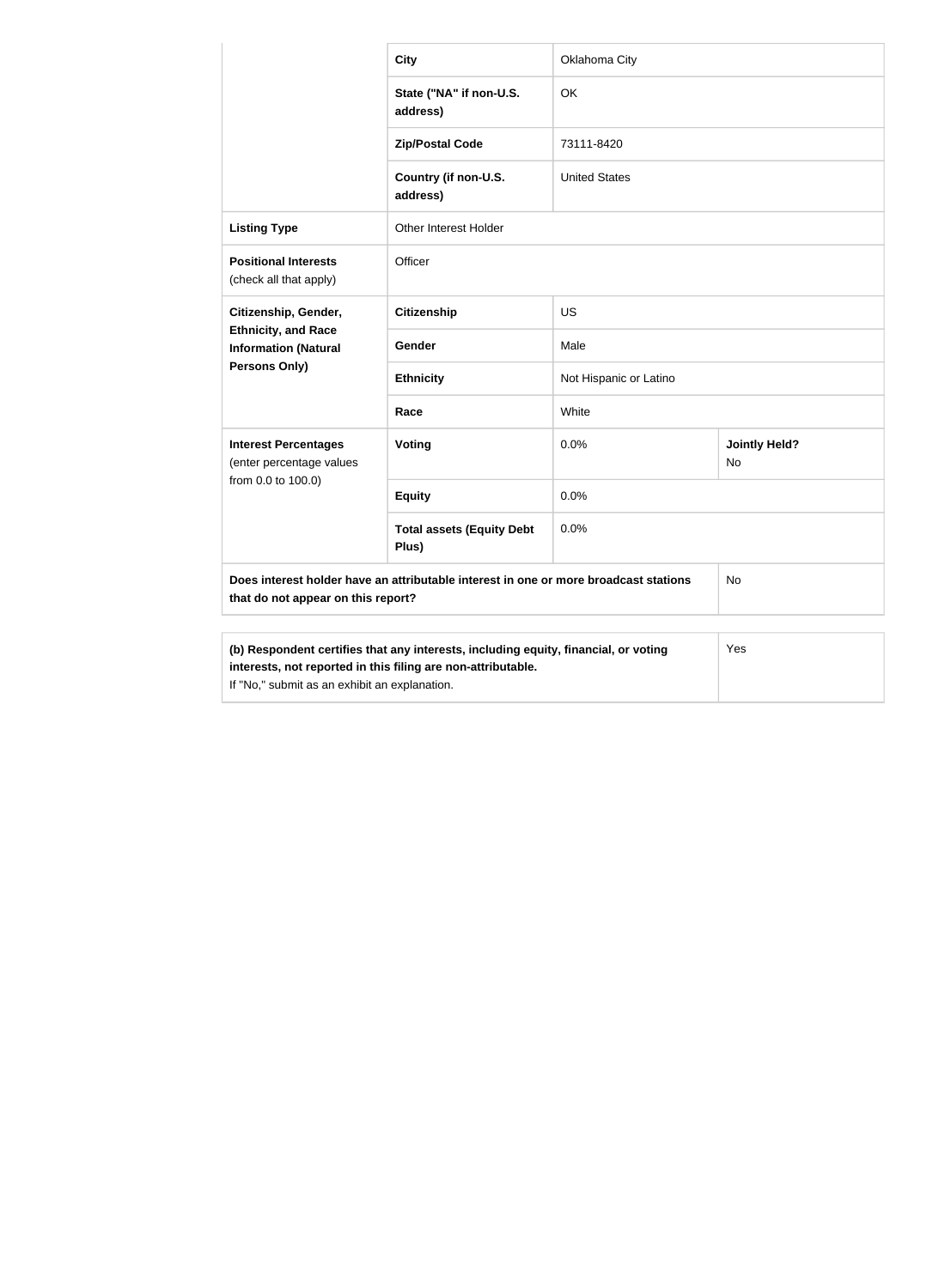

**(d) Are any of the individuals listed as an attributable interest holder in the Respondent married to each other or related to each other as parentchild or as siblings?** No

If "Yes," provide the following information for each such the relationship.

| (e) Is Respondent seeking an attribution exemption for any officer or director with<br>duties wholly unrelated to the Licensee(s)?                                                                                             | No |
|--------------------------------------------------------------------------------------------------------------------------------------------------------------------------------------------------------------------------------|----|
| If "Yes," complete the information in the required fields and submit an Exhibit fully describing<br>that individual's duties and responsibilities, and explaining why that individual should not be<br>attributed an interest. |    |

## **3. Organizational Chart (Licensees Only)**

Attach a flowchart or similar document showing the Licensee's vertical ownership structure including the Licensee and all entities that have attributable interests in the Licensee. Licensees with a single parent entity may provide a brief explanatory textual Exhibit in lieu of a flowchart or similar document. Licensees without parent entities should so indicate in a textual Exhibit.

**Non-Licensee Respondents should select "N/A" in response to this question.**

| <b>File Name</b>                                        |           | Uploaded By Attachment Type Description |                        |
|---------------------------------------------------------|-----------|-----------------------------------------|------------------------|
| Griffin 2021 ownership org chart - 4865-9699-7892.1.pdf | Applicant | Ownership Chart                         | Griffin 2021 Org Chart |